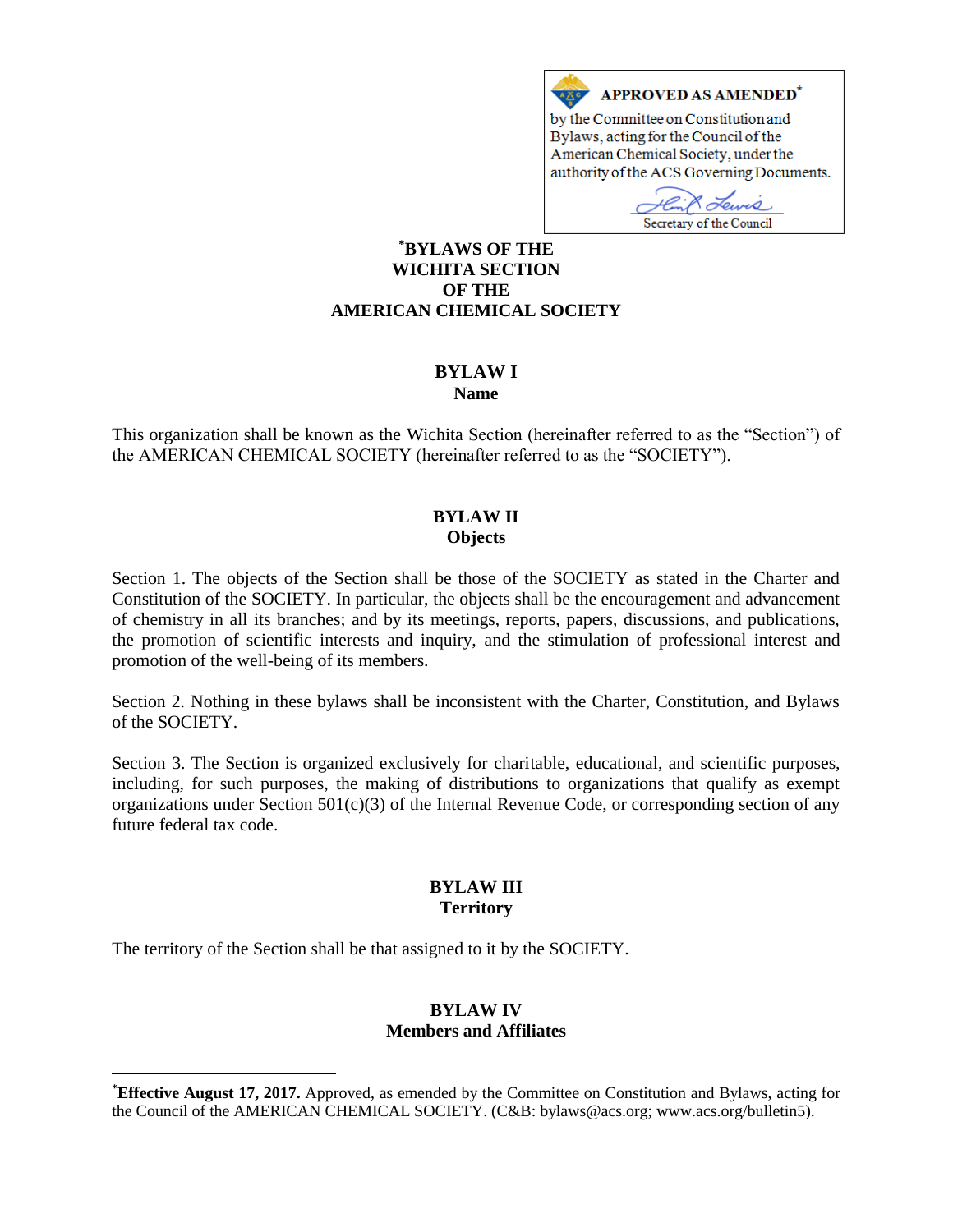Section 1. The rolls of the Section shall include those MEMBERS and STUDENT MEMBERS (hereinafter collectively referred to as "members") and Society Affiliates of the SOCIETY residing within the territory of the Section provided that any exceptions to this rule shall be made in conformity with the Constitution and Bylaws of the SOCIETY.

Section 2. STUDENT MEMBERS shall be entitled to all privileges of membership except that of holding an elective position of the SOCIETY and of the Section. STUDENT MEMBERS may not serve as Councilor(s), Alternate Councilor(s), or the Temporary Substitute Councilor, and they may not hold an elective position of the Section as noted elsewhere in these bylaws A STUDENT MEMBER may be appointed as a committee chair.

Section 3. The Section may have Local Section Affiliates as authorized in the Constitution and Bylaws of the SOCIETY. A Local Section Affiliate shall retain affiliate status only so long as payment is made of Local Section Affiliate dues of not less than two dollars (\$2.00) per annum. A Local Section Affiliate may not (1) hold an elective position, (2) vote for an elective position of the Section, (3) vote on Articles of Incorporation and bylaws, (4) vote for Councilor(s) or Alternate Councilor(s), (5) serve as a voting member of its Executive Committee, or (6) be appointed as a committee chair.

Section 4. Society Affiliates may be assessed dues in the amount specified by the Executive Committee. A Society Affiliate may not (1) hold any elective position(s), (2) vote for an elective position of the Section (3) vote on Articles of Incorporation and bylaws of the Section, (4) vote for the Councilor(s) or Alternate Councilor(s), (5) serve as a voting member of its Executive Committee, or (6) be appointed as a committee chair.

Section 5. Members and affiliates shall have such rights and privileges as are accorded them by the Constitution and Bylaws of the SOCIETY and these bylaws.

### **BYLAW V Officers, Executive Committee, and Councilor(s)**

Section 1. The officers of the Section shall be MEMBERS of the SOCIETY and the Section and shall consist of the Chair, Chair-Elect, Secretary, and Treasurer. The Secretary and Treasurer positions may be held by the same person.

Section 2. The Executive Committee shall be the governing body of the Section and as such shall have full power to conduct, manage, and direct the business and affairs of the Section in accordance with the Constitution and Bylaws of the SOCIETY and these bylaws. The Executive Committee shall consist of the officers of the Section, the Immediate Past Chair, the Councilor(s), and Alternate Councilor(s), and three Members-at-Large. The Members-at-Large shall be MEMBERS of the SOCIETY and the Section.

Section 3. The Chair and Chair-Elect shall serve for a term of one year beginning on January 1 or until their successors are elected. At the end of the Chair-Elect's term of office, the Chair-Elect shall succeed to the office of Chair. The Secretary, Treasurer, and Member(s)-at-Large shall serve for a term of three years beginning on January 1 or until their successors are elected. The Members-at-Large shall be elected in separate years, whenever possible, to provide for a rotation of terms. With the exception of the Chair and Chair-Elect, the incumbent of any position is eligible for reelection.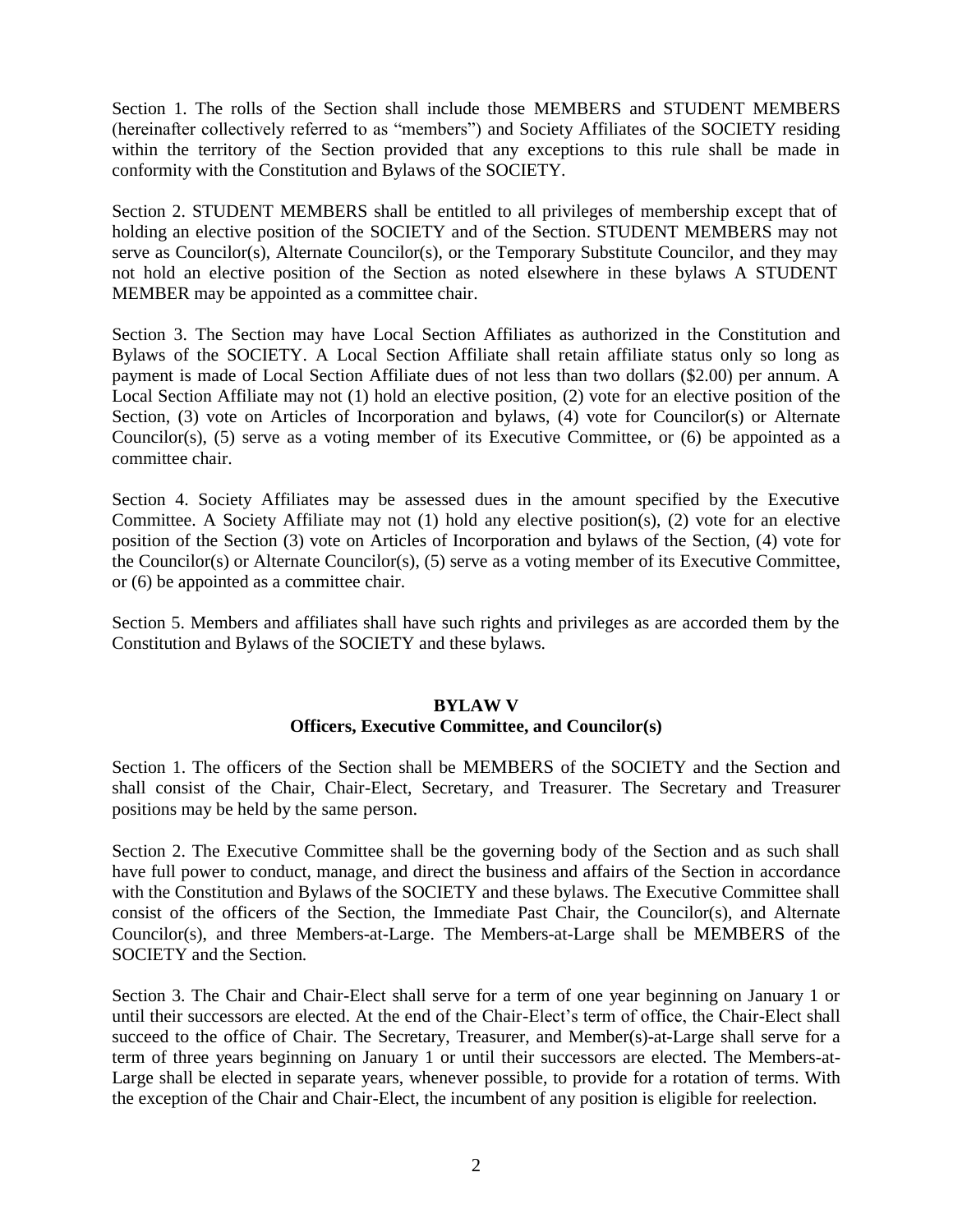Section 4. The duties of the officers and the Member(s)-at-Large shall be such as usually pertain to their offices, together with those required by these bylaws and by the Constitution and Bylaws of the SOCIETY, and such other duties as may be assigned to them from time to time by the Executive **Committee** 

- a. The duties of the Chair shall be to preside at meetings of the Executive Committee, to carry into effect the decisions and recommendations of that Committee, to preside at meetings of the Section to conduct governance business, to appoint, with the approval of the Executive Committee, all committee chairs and committee members except as stated elsewhere in these bylaws, and to carry out the duties required by the Constitution and Bylaws of the SOCIETY.
- b. The duties of the Chair-Elect shall be to assist the Chair with the direction and management of the Section. In the absence of the Chair, the duties of the office shall devolve upon the Chair-Elect.
- c. The duties of the Secretary shall be to keep a record of the minutes of the meetings of the Section and of the Executive Committee, to maintain a list of members and affiliates, to send to members and affiliates such notices as the business of the Section may require, to submit a report to the Section at its annual meeting, and to carry out the duties required by the Constitution and Bylaws of the SOCIETY and elsewhere in these bylaws. The Secretary shall preside over meetings in the absence of both the Chair and Chair-Elect.
- d. The Treasurer shall have charge of the funds of the Section, keep an accurate record of all receipts and disbursements, receive dues, and make those disbursements approved by the Executive Committee. The Treasurer shall render an account of all transactions and of the financial condition of the Section to the Executive Committee at times set by the Committee, and shall submit such reports as are required by the Constitution and Bylaws of the SOCIETY.
- e. The duties of the Members-at-Large shall include bringing before the Executive Committee such items of concern to members of the Section that have been brought to their attention, as well as any duties assigned by the Executive Committee.

Section 5. Vacancies

- a. In the event of a vacancy in the office of Chair, the Chair-Elect shall assume the duties of Chair for the remainder of the term. In such case, the Chair-Elect moving into the position of Chair shall also hold that position during the normal term as Chair as part of the leadership transition.
- b. All other vacancies, except for Councilor(s) and Alternate Councilor(s), shall be filled by majority vote of the Executive Committee through interim appointment for the period up to the next annual election. At that time, the procedures for election as outlined in the bylaws of the Section shall be followed.
- c. An interim appointee to the vacated office of Chair-Elect shall not automatically succeed to the office of Chair. At the next election, both a Chair and a Chair-Elect shall be elected.

Section 6. Councilor(s), Alternate Councilor(s), and Temporary Substitute Councilor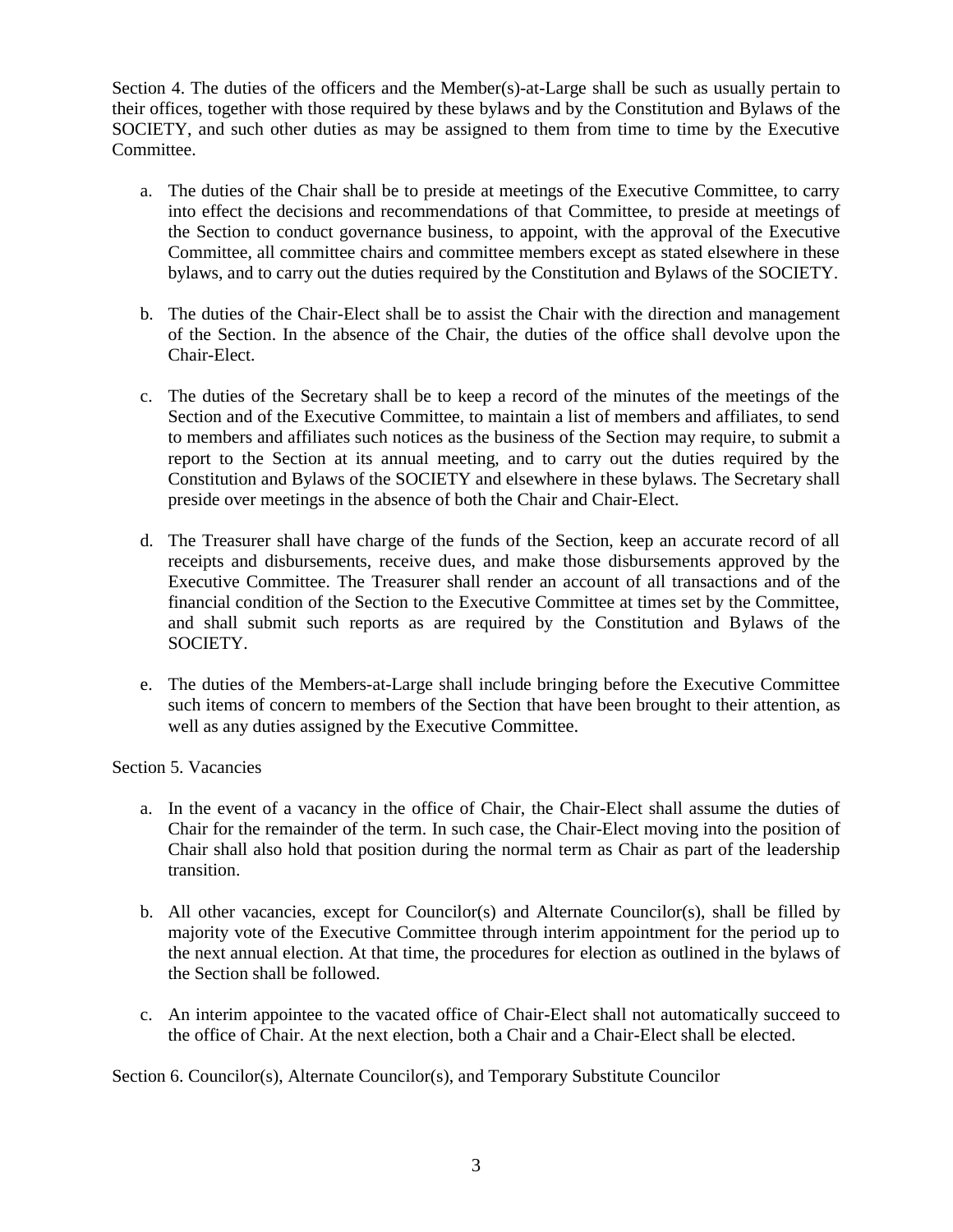- a. The Section shall have Councilor(s) and Alternate Councilor(s) as provided in the Constitution and Bylaws of the SOCIETY. The Section's Councilor(s) and Alternate Councilor(s) shall carry out those duties assigned to them by the Constitution and Bylaws of the SOCIETY. In particular, the Councilor(s) (or Alternate Councilor(s) or Temporary Substitute Councilor if so designated to serve in place of the Councilor for a particular meeting), shall attend meetings of the Council of the SOCIETY and represent the Section at such meetings.
- b. Councilor(s) and Alternate Councilor(s) shall be elected by ballot from among the MEMBERS for three-year terms beginning January 1. Reelection is permissible. Councilor(s) shall be elected in separate years, whenever possible, to provide for a rotation of terms in accordance with the Constitution of the SOCIETY. A partial term of one or two years shall be used whenever necessary to establish or to restore rotation of three-year terms provided that the Councilor and/or Alternate Councilor agree to the partial term before the election.
- c. In the event that a Councilor is unable to attend a specified meeting of the Council of the SOCIETY, the Chair of the Section shall appoint one of the Alternate Councilor(s) to serve as Councilor at the specified meeting. Such appointment of an Alternate Councilor shall be for only one meeting.
- d. If every Councilor and Alternate Councilor of the Section will be absent from a Council meeting, thus leaving the Section without representation at such meeting, the Executive Committee may designate one MEMBER of the Section as a Temporary Substitute Councilor in accordance with the Bylaws of the SOCIETY.
- e. The Executive Committee shall designate one or more Councilor(s) to be disqualified under the SOCIETY's Bylaw provisions for reallocation of Councilor(s) among the Sections.
- f. Any vacancy in the position of Councilor or Alternate Councilor shall be filled for the remainder of the unexpired term at the time of the next annual election. The vacancy may be filled until the next annual election by appointment by the Executive Committee.

### **BYLAW VI Manner of Election**

Section 1. The election of officers and the Member(s)-at-Large shall be conducted either by a ballot distributed to the members of the Section in accordance with the Bylaws of the SOCIETY and these bylaws, or at a regular meeting of the Section provided there is a quorum present as described elsewhere in these bylaws. Councilor(s) and Alternate Councilor(s) shall be elected by a ballot distributed to all members of the Section; affiliates may not vote for officers, Members-at-Large, Councilor(s) and Alternate Councilor(s).

Section 2. In September of each year, the Nomination Committee shall report to the membership its nominations for each office to be filled. Prior to October 15, any member or affiliate of the Section may, in writing or from the floor at a meeting to conduct governance business, nominate additional candidates for office, provided that the candidates are MEMBERS of the Section as required elsewhere in these bylaws, if the nomination is seconded by another member or affiliate. Nominations so made shall be equally valid as those from the Nomination Committee. All candidates nominated shall have indicated willingness to serve if elected.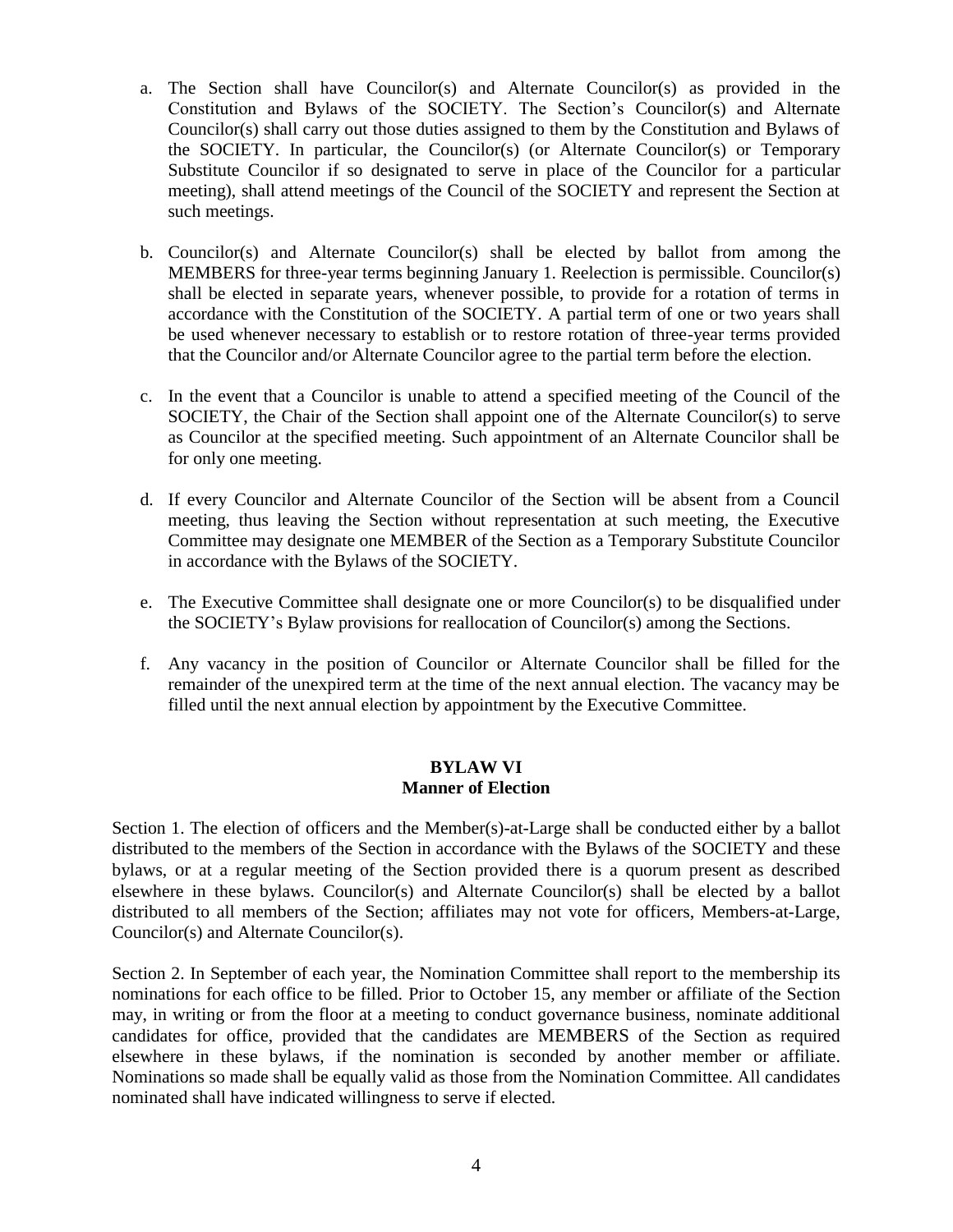Section 3. When a ballot is used, the candidates for each office and for Councilor(s)/Alternate Councilor(s) shall be listed in an order to be selected by lot on a ballot to be distributed to each member of the Section by November 1. The ballot shall provide for a write-in candidate for each position to be filled. A paper ballot shall be provided to any eligible voter who requests it.

Section 4. The ballots shall be tabulated and validated not later than November 15. Except as noted below, the candidate for each position receiving the largest number of votes shall be declared elected. The Executive Committee may decide that for Councilor(s), the candidate(s) who receive the majority of votes shall be declared elected as Councilor(s); the candidate(s) who get the next largest number of votes shall be declared elected as Alternate Councilor(s). In case of a tie vote for any position, the Executive Committee, by ballot, shall elect from among the candidates who share the tie vote; the candidate receiving the largest number of votes shall be declared elected.

Section 5. The results shall be announced by the Section Chair or his or her designee as soon as possible after the election, and also published in the Section's newsletter and/or on the Section's website soon thereafter. The results shall be certified to the Executive Director of the SOCIETY not later than December 1.

Section 6. In accordance with the SOCIETY's Bylaws, balloting procedures should ensure fair balloting that is open to all eligible members, protection against fraudulent balloting, and the timely reporting and archiving of balloting results.

### **BYLAW VII Recall of Elected Officials**

Section 1. The elected officials of the Section (officers and elected Executive Committee members, except not Councilor(s) and Alternate Councilor(s)) are subject to recall for neglect of duties or conduct injurious to the SOCIETY. Recall procedures are not applicable to Councilor(s) and Alternate Councilor(s).

Section 2. The recall of an official shall be initiated when a signed petition, indicating in writing the specific charges and reasonable substantiating evidence, is submitted to the Chair from at least five members of the Section. In the event the Chair is the official in question, the Chair-Elect shall receive the petition and shall assume the duties of the Chair with respect to this issue until the issue is resolved.

Section 3. The Chair shall, without delay, determine that the petitioners are aware of the gravity of their actions and the procedures to be followed. The Chair shall seek an alternate resolution to the problem and a withdrawal of the petition at this time. In the absence of a resolution to the problem, the Chair shall notify the members of the Executive Committee and call a special meeting within thirty days.

- a. The Executive Committee shall promptly continue the recall process or dismiss the petition as ill-founded or find an alternative solution to the problem. The Chair shall promptly inform the petitioners and the official of the decision of the Executive Committee. If no contact with the official can be made after a reasonable effort, the Executive Committee may remove the official in question with a two-thirds (2/3) vote of the remaining members.
- b. If the proceedings continue: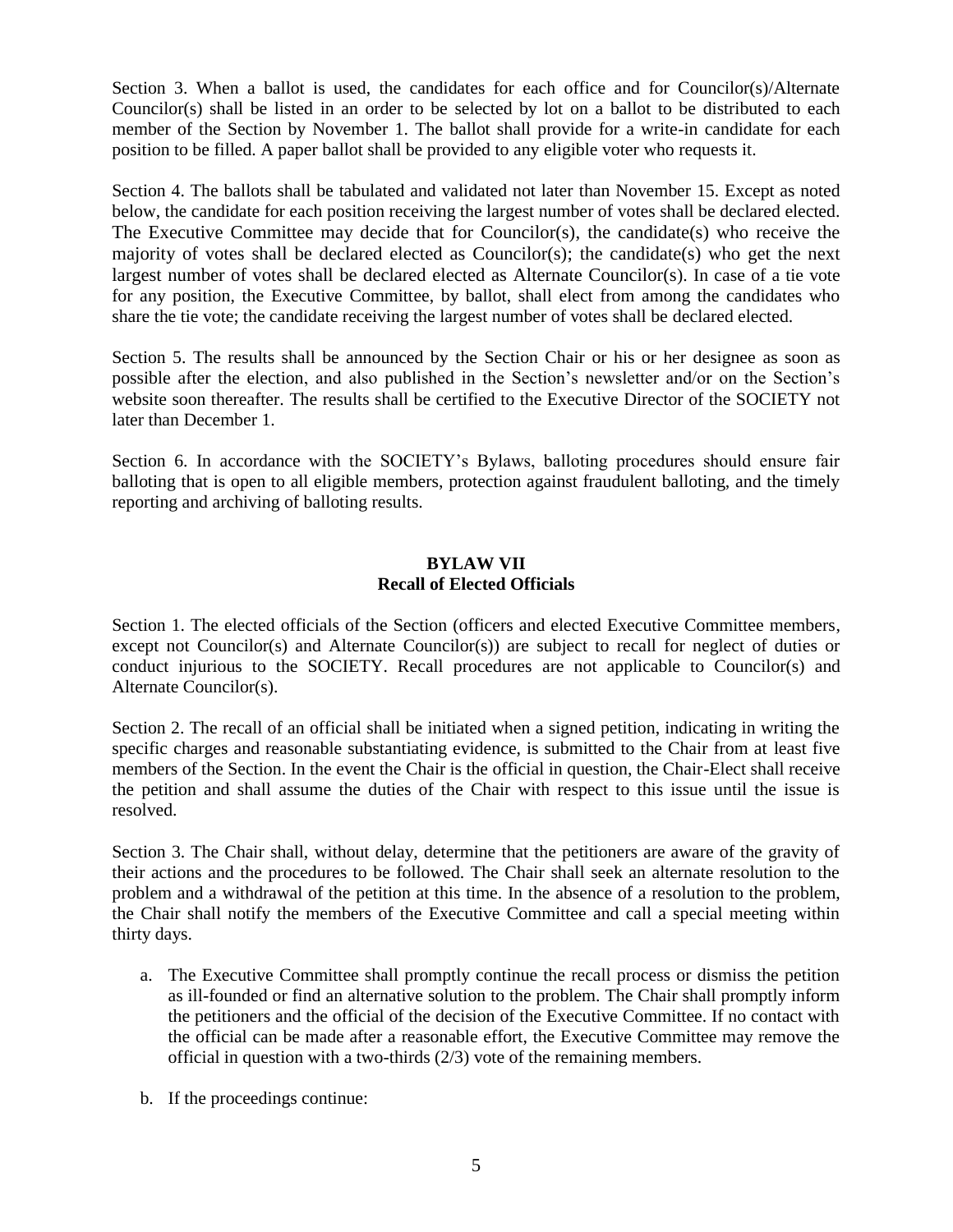- (1) The Chair shall assign the duties of the official to another qualified MEMBER of the Section until the issue is resolved.
- (2) The official shall be offered an opportunity to answer the allegations in the petition before the Executive Committee. A certified letter shall be sent to the last known address on the official SOCIETY membership roll. Upon notification, the official shall have thirty days to make a written response to the allegations.
- (3) The Executive Committee shall decide whether or not to proceed after studying the official's response. The Chair shall inform the official and the petitioners of the decision of the Executive Committee. If the Executive Committee decides that the proceedings shall continue, the official shall choose one of the following options:
	- (a) The official may resign.
	- (b) The official may request a recall vote. Section members shall be informed, through brief written statements prepared by the Executive Committee and the official, of the issues involved with the recall vote. Both statements shall be distributed to the members with the ballot. A paper ballot shall be provided to any member who requests it. At least two-thirds (2/3) of votes cast shall be required for the official to be removed from office. The membership shall be informed of the results of the recall vote.
	- (c) The official may request a hearing and a recall vote by the remaining members of the Executive Committee. At least a two-thirds  $(2/3)$  vote of the remaining members of the Executive Committee shall be required to recall the official.
	- (d) The official may choose not to respond and thus forfeit the position.

Section 4. The vacancy provisions of these bylaws shall be used to fill a vacancy caused by a recall process. The Executive Director of the SOCIETY shall be informed of the recall and the filling of the vacancy.

## **BYLAW VIII Committees**

Section 1. The Executive Committee shall establish committees as necessary for the proper operation of the Section. All committee members shall be members and/or affiliates of the SOCIETY and the Section.

Section 2. The Section shall have the following standing committee: Nomination.

### **BYLAW IX Meetings**

Section 1. The Executive Committee shall designate the times and places of the Section's meetings as it finds necessary or desirable for the proper functioning of the Section. The Section shall hold at least one meeting annually to conduct governance business; however, this requirement may be modified by the Executive Committee.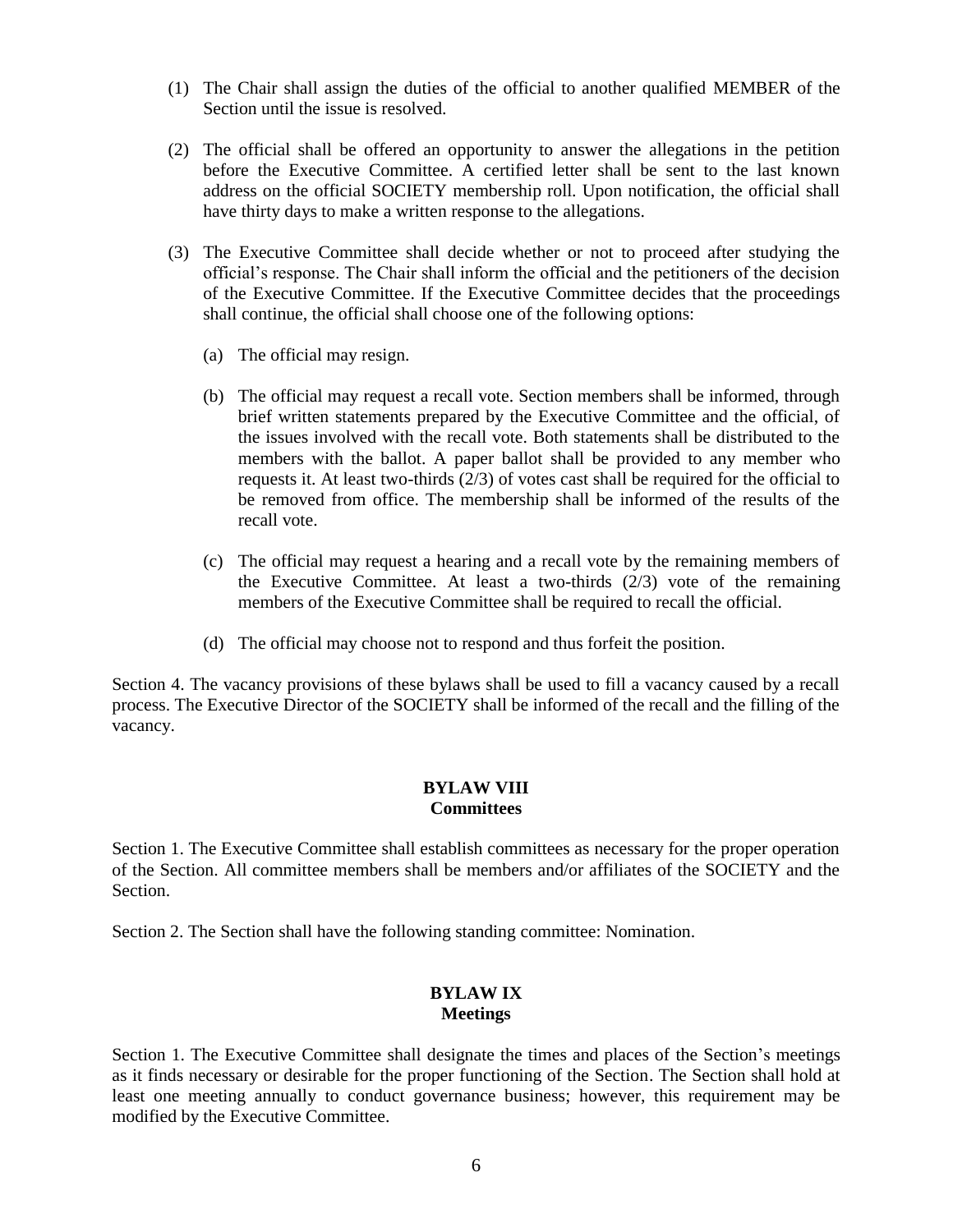Section 2. The Executive Committee shall set the order of business for meetings of the Section to conduct governance business. The order of business may be suspended by a majority vote of the members present.

Section 3. The Section may hold special meetings to conduct governance business upon the written request of a majority of the Executive Committee or upon the written request of 10 members of the Section. To be valid, such request shall be received by the Secretary at least ten days before the date requested for the meeting and shall state the exact nature of the business to be transacted. No other business shall transpire at such meetings.

Section 4. Meetings of the Executive Committee and meetings of the Section to conduct governance business, with the approval of the Executive Committee, may be held by means of electronic communications technology that permits those in attendance to read or hear the proceedings substantially concurrently with their occurrence, to vote on matters submitted, to pose questions, and to make comments.

Section 5. The Executive Committee shall meet upon due notice either at the call of the Chair or upon request of a majority of its members. A quorum for an Executive Committee meeting shall consist of five voting members of the Committee. In the absence of a quorum, called meetings of the Executive Committee shall adjourn to a specific date.

Section 6. Due notice of the Section's meetings, not including committee meetings, shall be sent to each member and affiliate of the Section. A quorum for the transaction of governance business at such a Section meeting shall consist of 10 members of the Section. No governance business shall be conducted in the absence of a quorum.

Section 7. The fee for registration at any special meeting shall be decided by the Executive Committee in accordance with the Constitution of the SOCIETY.

Section 8. The most recent edition of *Robert's Rules of Order Newly Revised* shall be the parliamentary authority for all matters not covered in these bylaws or in the SOCIETY's documents.

### **BYLAW X Finances**

Section 1.

- a. Members of the Section may be assessed voluntary Local Section dues in an amount set by the Executive Committee. The Executive Committee shall have the option to waive or discount dues for STUDENT MEMBERS and for others as provided in the SOCIETY's Bylaws for waived or discounted dues.
- b. Society Affiliates may be assessed annual dues in an amount set by the Executive Committee.
- c. The annual dues of Local Section Affiliates shall be determined by the Executive Committee in accordance with the Constitution and Bylaws of the SOCIETY, and as mentioned elsewhere in these bylaws.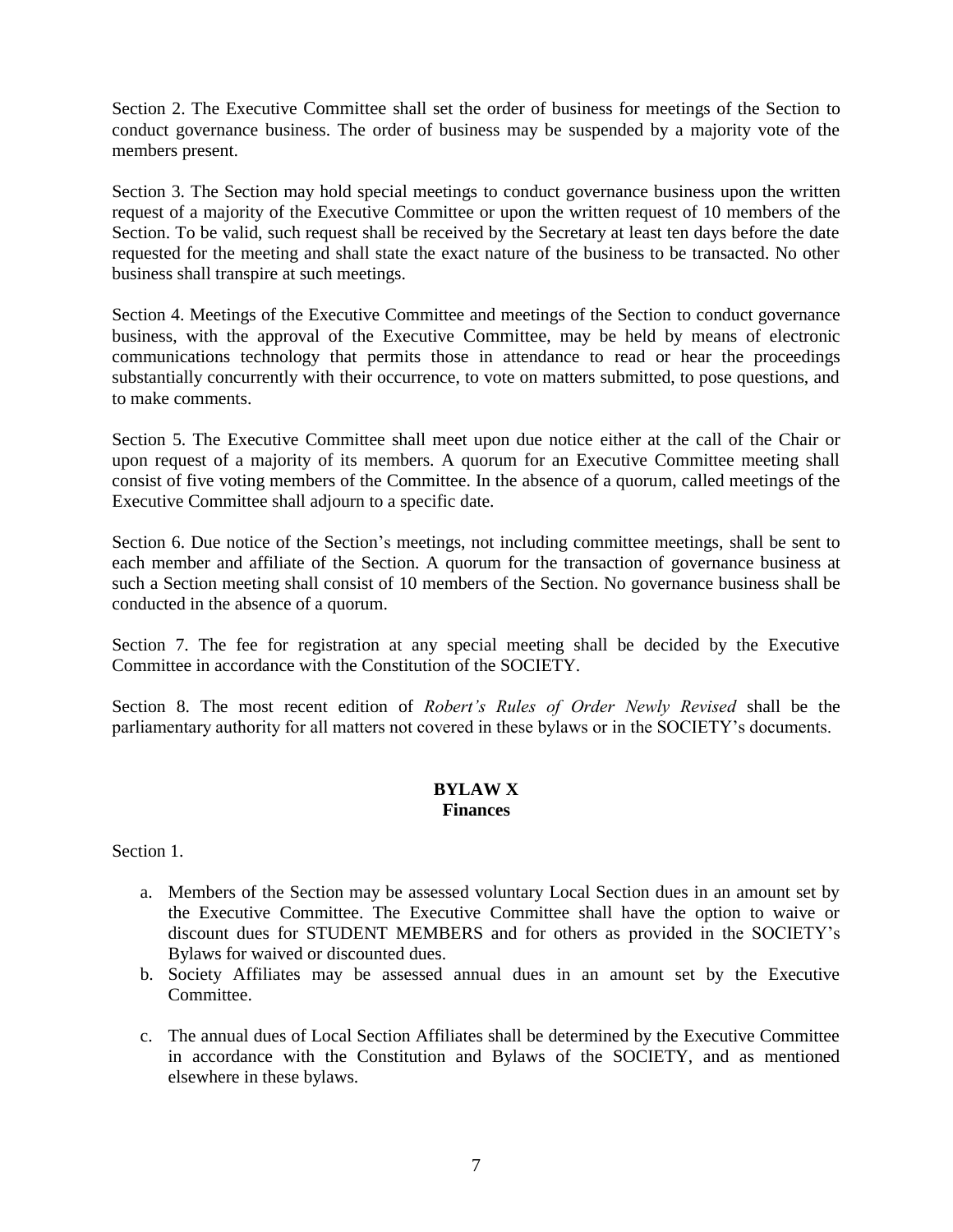Section 2. The Section may raise or collect funds to be expended for local purposes, and may have the entire management and control of such funds insofar as such management and control shall not conflict with any provision of these bylaws or with the Constitution or Bylaws of the SOCIETY.

Section 3. The Section may receive donations or bequests made to it, and may expend or invest the same on behalf of the Section. Such expenditures or investments shall be made by the Treasurer of the Section upon authorization by the Executive Committee.

Section 4. An annual audit of the books of the Treasurer and of any other transactions regarding the Section's funds shall be conducted by two or more disinterested members or individuals, appointed by the Executive Committee. The audit report shall be submitted to the Executive Committee by January 31.

#### **BYLAW XI Amendments**

Section 1. A petition to amend the bylaws may be initiated by the Executive Committee or by a petition signed by at least 10 members of the Section. If the proposed amendment is approved by the Executive Committee, if practical, it shall be submitted to the SOCIETY's Committee on Constitution and Bylaws for review.

Section 2. The Executive Committee will then incorporate all the required changes and either accept or reject any recommended changes that are suggested by the Committee on Constitution and Bylaws. The revised bylaws shall then be submitted to the Section members for adoption. This may be accomplished at a business meeting of the Section provided that a minimum of four weeks' prior notice is given to the Section members.

Section 3. If a proposed amendment is not approved by the Executive Committee and if the petition is signed by at least 10 members of the Section, if practical, it shall be submitted to the SOCIETY's Committee on Constitution and Bylaws for review before being distributed to the members of the Section.

Section 4. At least two-thirds  $(2/3)$  of votes cast shall be required to approve the amendment. This may be done at a business meeting of the Section provided a quorum is present. Alternatively, or failing the presence of a quorum, the vote may be taken by a ballot distributed to all members of the Section. At least two-thirds (2/3) of the valid ballots returned must be affirmative for adoption.

Section 5. The Secretary shall distribute the outcome of the vote regarding the amendment(s) to the Section members and within one month shall meet all requirements for submitting the results to the Committee on Constitution and Bylaws.

Section 6. Amendments to these bylaws, after adoption by the Section, shall become effective upon approval by the Committee on Constitution and Bylaws, acting for the Council of the SOCIETY, unless a later date is specified.

## **BYLAW XII Dissolution of the Section**